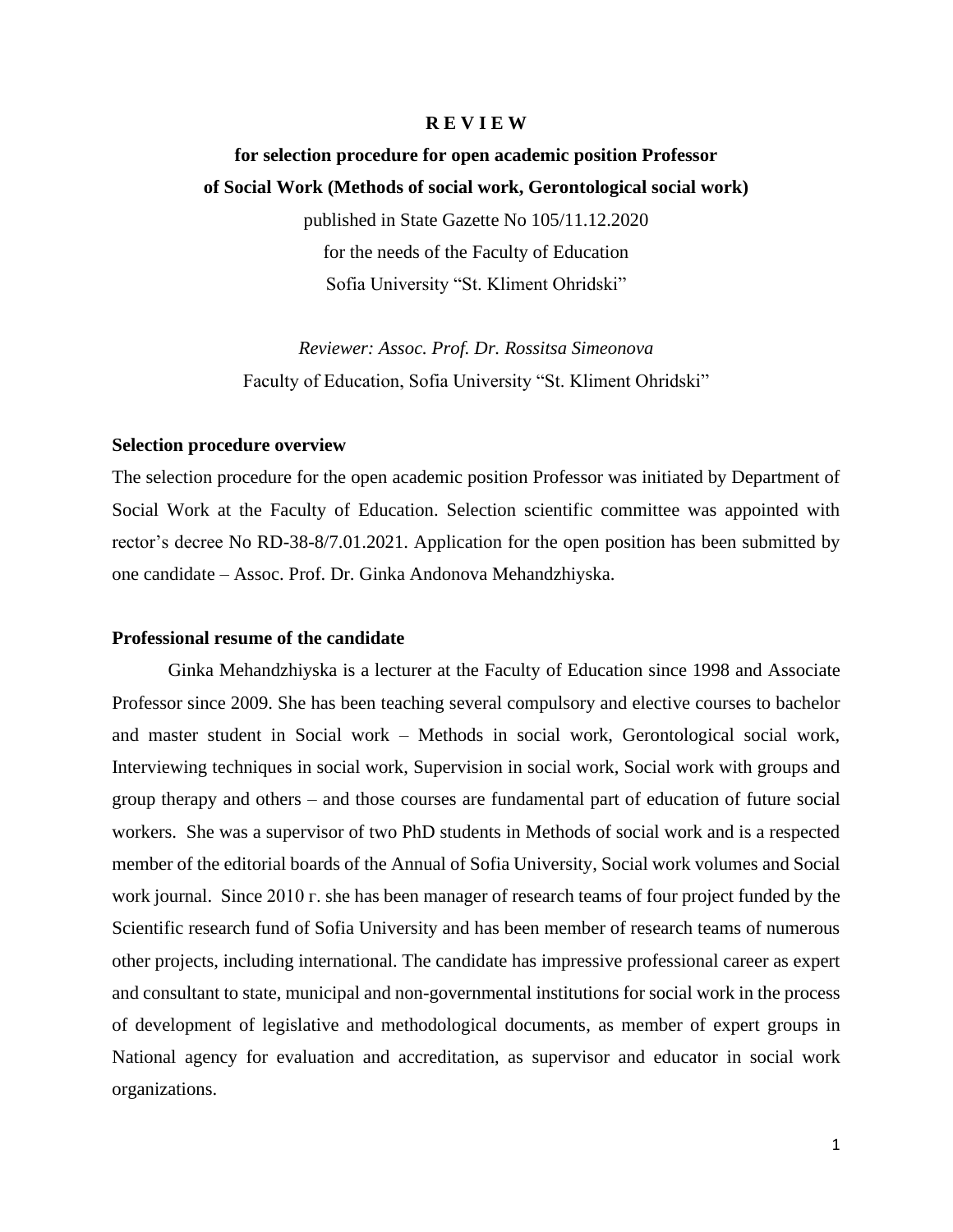### **Publications and academic achievements**

During her professional career Ginka Mehandzhiyska has published 90 publications in total, 12 of them are monographs and textbooks. For this selection procedure the candidate has presented 41 publications, including 2 monographs, 3 book chapters (1 in foreign language), 3 textbooks and handbooks (1 co-authored), 5 articles in annual books, 29 articles in scientific journals and volumes (1 references and indexed in Web of Science and 8 in foreign language). All 41 publications are related to the profile of the open academic position for Professor and has been reviewed.

Assoc. Prof. Mehandzhiyska has presented report for 161 citations of her publications which is representative for their qualities and recognition by the academic community.

Scientific publications of the candidate are rich both as quantity and quality of achievements and contributions. Presented and reviewed publications could be sorted in the following thematic groups:

## *1. Methodology and methods of social work*

Main part of the publications of Dr. Mehandzhiyska are related to that topic and is representative for her long lasting research interest toward that important for the theory and practice of social work theme and is in tune with the courses she teaches in Social work program at the Faculty of Education. Publications relevant to this thematic group are the following: the habilitation monograph Social work with individual clients, the monograph On the core and classifications of the social work methods, the Methodology of home visits in social work: handbook in education and practice, part 2 of Life in community: handbook for professionals in organizations for psychosocial rehabilitation, book chapters No 3 and 4, article in volumes No 9 and articles No 14, 16, 21, 22, 25, 33, 34, 35 included in publications' list.

The monography Social work with individual clients is a thorough theoretical-empirical study on a fundamental aspect of the methodology of social work and is a contribution to the Bulgarian scientific specialized literature on the topic. In theoretical aspect with relevant structure and clear logic of the research interest main aspects of this theme are analyzed: conceptualization of social work with individual clients (dimensions, approaches, and models); casework as a basic method in practice with individual clients – characteristics, phases of implementation, professional skills and work relations, methods for assessment and gathering information, evaluation, contracting, planning, activities in the work phase, monitoring, closure, individual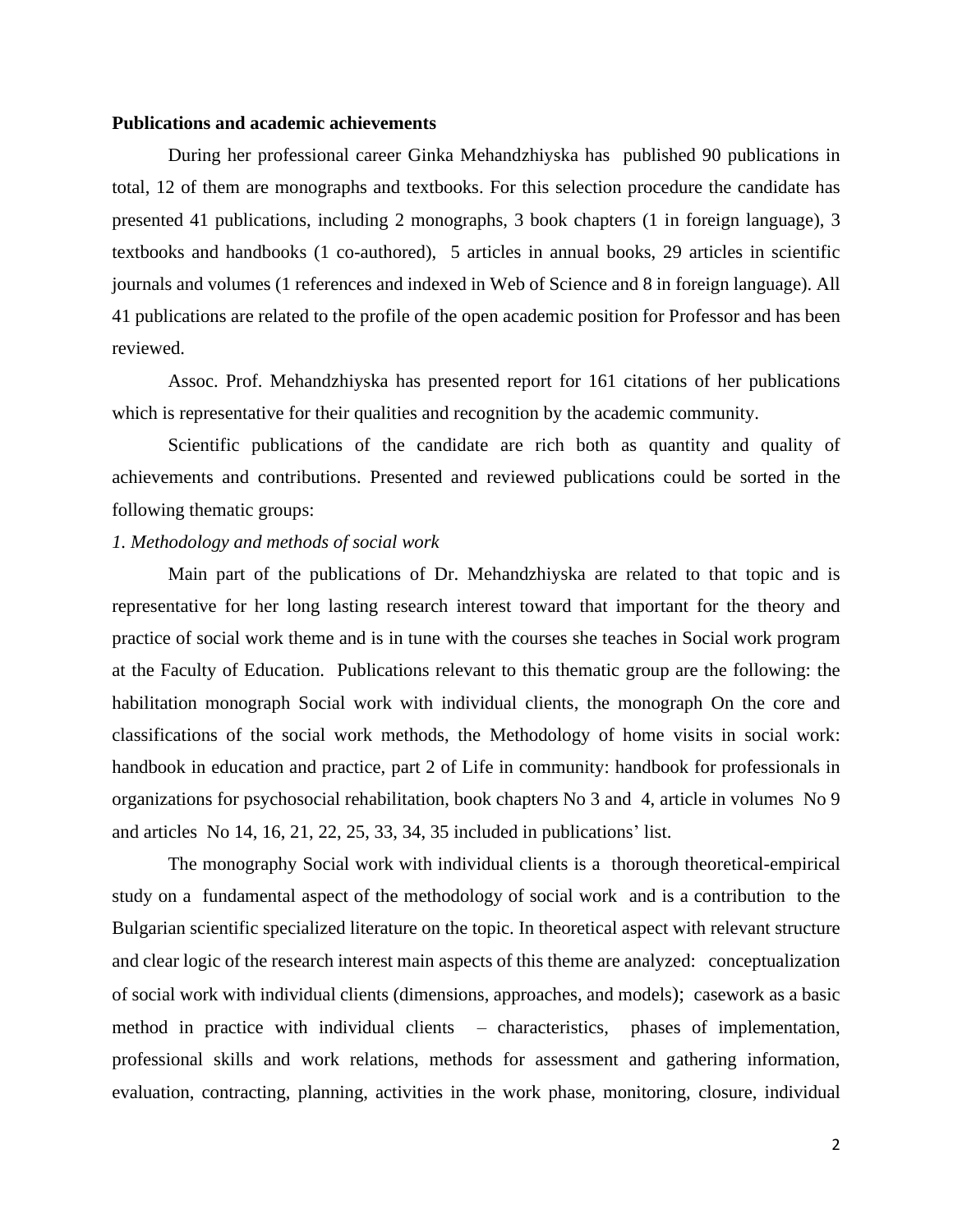consulting. Theoretical analysis is based on impressive list of relevant publications, mainly in foreign language. The implemented empirical research on the topic complements and concretizes the theoretical synthesis done, the research variables are based on theoretical-methodological analysis, and are studied with adequate methods. This research presents valuable data and conclusions about the practice of social workers in Bulgaria - how they apply individual approach and personalized social work with individual clients, as well about the factors, barriers and limitations in their implementation. In this monographic study the professional reflection and experience of the author in analysis, synthesis, and interpretation of theoretical and empirical dimensions of the researched theme are clearly evident.

The monograph On the core and classifications of the social work methods is a valuable contribution to the theory of social work in Bulgaria regarding classification of variety of methods through analytical systematization of divers approaches, paradigms and criteria, including through meta-analysis of possible applications of those classifications in the social work practice and for education purposes.

Methodology of home visits in social work is a valuable handbook to developing and practicing important competences of helping professionals, for understanding the specifics, different approaches and procedures of home visits in the helping process. The handbook features theoretical justification and practical applicability of proposed tips, procedures, and instruments for home visits in social work.

Methods of social work in mental health are systemized and classified in part 2 of Life in community: handbook for professionals in organizations for psychosocial rehabilitation. Fundamental for the social work practice techniques and instruments for assessment of psychosocial needs of this group of clients are presented and approaches to planning social work with people with mental disorders are discussed, as well as their individual and family consulting, the characteristics of social work with people with mental disorders in different types of groups, and guidance for developing work programs for such groups are proposed. Well-structured and synthesized this publication contributes to the formation of professional competences of helping professionals in their work with this specific social service users.

Significant methodological aspects of social work with individual clients are addressed in the book chapters Social worker and the client – the helping relations and The client and the environment – the client in helping environment of the social services establishment. Here the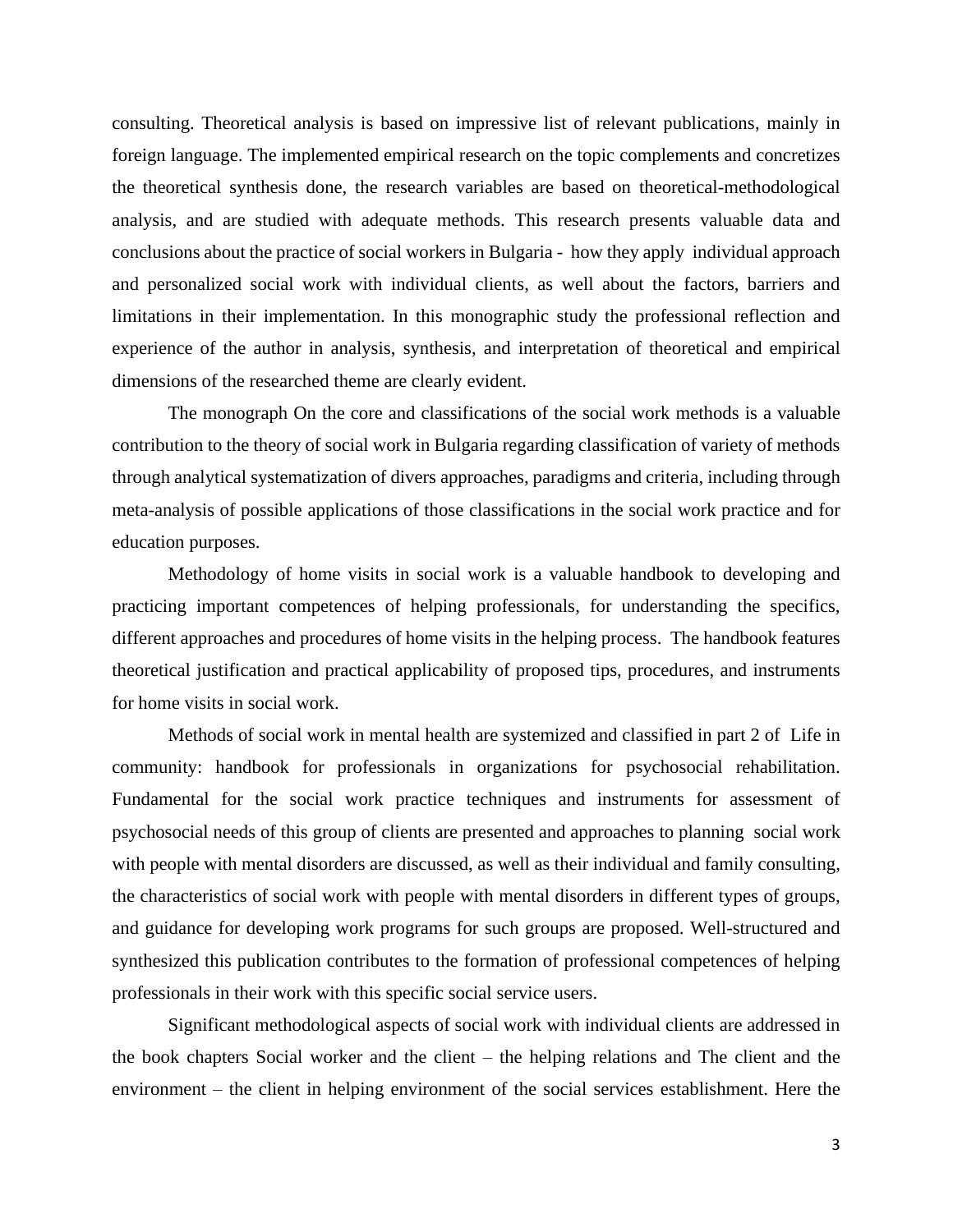author presents methodological guidelines for establishing fruitful work relations between the social worker and the client and for constructing and maintaining specific type of heling environment in social services.

In the article in an annual book Individual plans in social work – methodological questions and in articles No 14, 16, 21, 22, 25, 33, 34, 35 of publications' list more detailed research interest of the author is focused on particular aspects of methodology and practice of social work: the nature and content of the individual plans for support, methodological requirements for their creation and planning in individual casework; how social work methods could provide support and catalyze change in the individual and further in his/her social relations; social support in clientcentered social work; subject, criteria and methods for monitoring in case management in social work; role of contracting in the process of social work, its functions, subject and varieties; specifics and characteristics of casework method – review of traditional understanding and contemporary social work practice; approaches and interventions in social work with families; empirical research of methodological orientations of social workers.

### *2. Gerontological social work*

Significant part of Dr. Mehandzhiyska research is focused on this area of social work and with these publications she is recognized in academia and among social work practitioners. Gerontological social work is defined and conceptualized in publication No 37 Integration of gerontological knowledge in social work . Particular aspects of studying social work with older people are visible in 3 articles in annual books and 16 articles, and in particular: individual plans in social work; psychosocial support in groups of older people; occupational and recreational therapy in gerontological practice; functional autonomy in old age – assessment and planning of care and support; the needs of the clients in gerontological social work; autobiographical method in gerontological social work.; clinical supervision in gerontological social work: reflections on the practice in Bulgaria; needs of older people for communication, activity and intimacy in terms of work with groups of occupational and recreational therapy at residential settings; influence of new technologies and methods on gerontological social work.

Special attention in the research of the candidate are the models for education and supervision in gerontological social work and the modeling in higher education of competences for gerontological social work.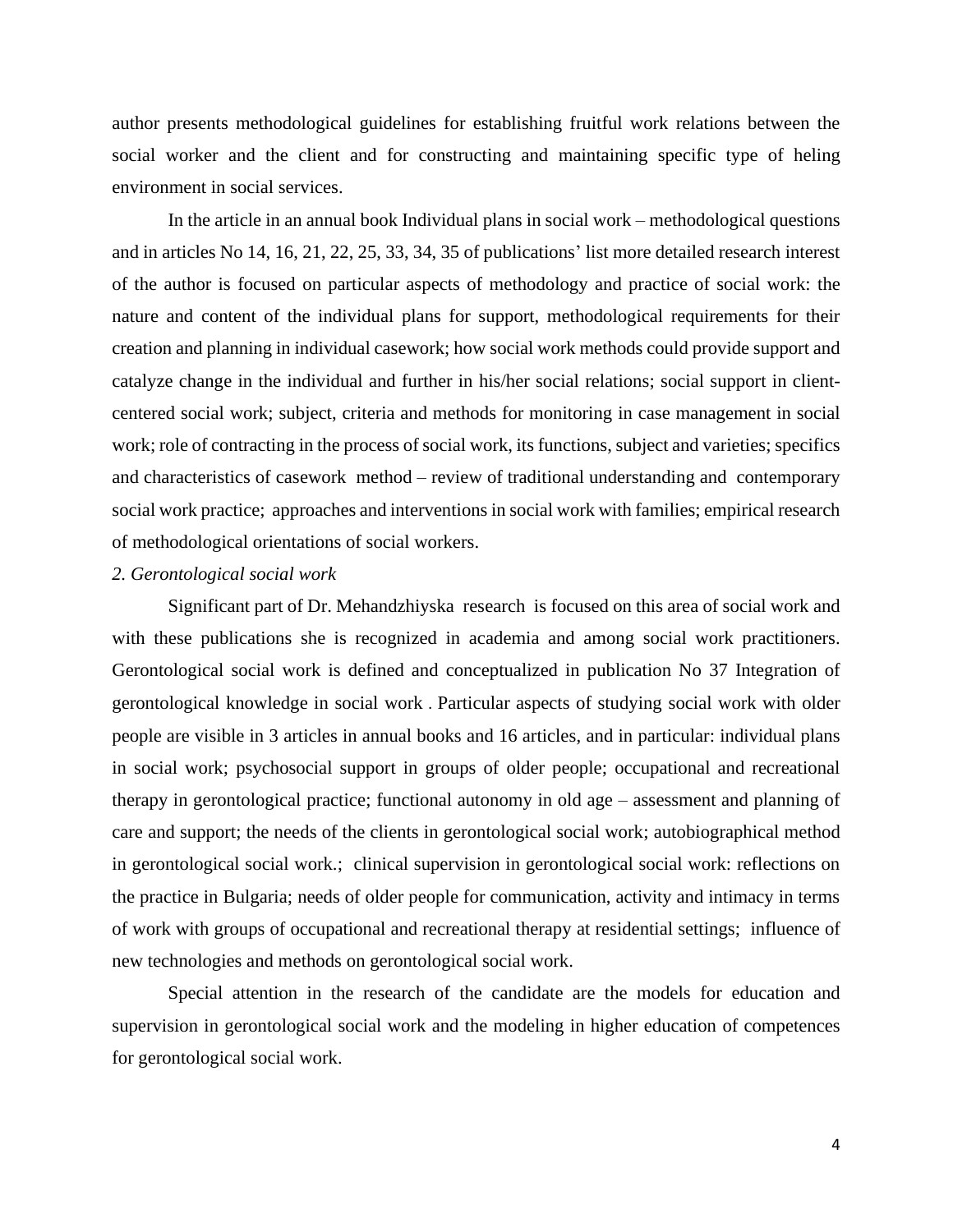Dr. Mehandzhiyska has implemented series of interesting and valuable empirical researches related to gerontological social work practice: relationship between depression and social functioning in older adults – users of social services; relationships between the level of social adaptation and functioning of older people and their opportunities for independent living; loneliness and life satisfaction in older adults – users of social services; correlational research of the relations between the health satisfactions of older adults - users of social services and a bunch of psychosocial variables; the attitudes of social work students toward aging and old age and for professional realization in the gerontological social work.

## *3. Other publications*

## *Psychosocial occupational therapy*

The book Psychosocial occupational and recreational therapy in clinical social work contributes to the specialized scientific literature in Bulgaria and outlines the understanding of application of occupational therapy as part of complex psychosocial interventions in clinical social services settings, as well the nature, characteristics and goals of psychosocial occupational and recreational therapy and its applications in clinicals social work are analyzed. Models, methodological guidelines, instruments, techniques and forms for evaluation, plans and programs for occupational therapy are also presented in the book. Researches on that topic are presented also in few other publications (No 20, 24, 41).

Some of the candidate's publications enrich the research related to *social work education* (publications No 13, 15, 23, 38, 40).

All publications of Assoc. Prof. Mehandzhiyska have features of depth, precision, professional reflection and applicability for the purposes of social work education, and continuous education and professional development of social workers.

I agree with the original scientific contributions of Assoc. Prof. Mehandzhiyska presented in report No 14 and would like to outline the following most important achievements and contributions of the candidate for professorship:

o Theoretical contribution to the scientific definition and classification of social work methods (monography No 2). Theoretical review and synthesis of paradigms and conceptualization of the methodology and methods of social work are demonstrated and studied in more details, including empirically in relation to particular social work methods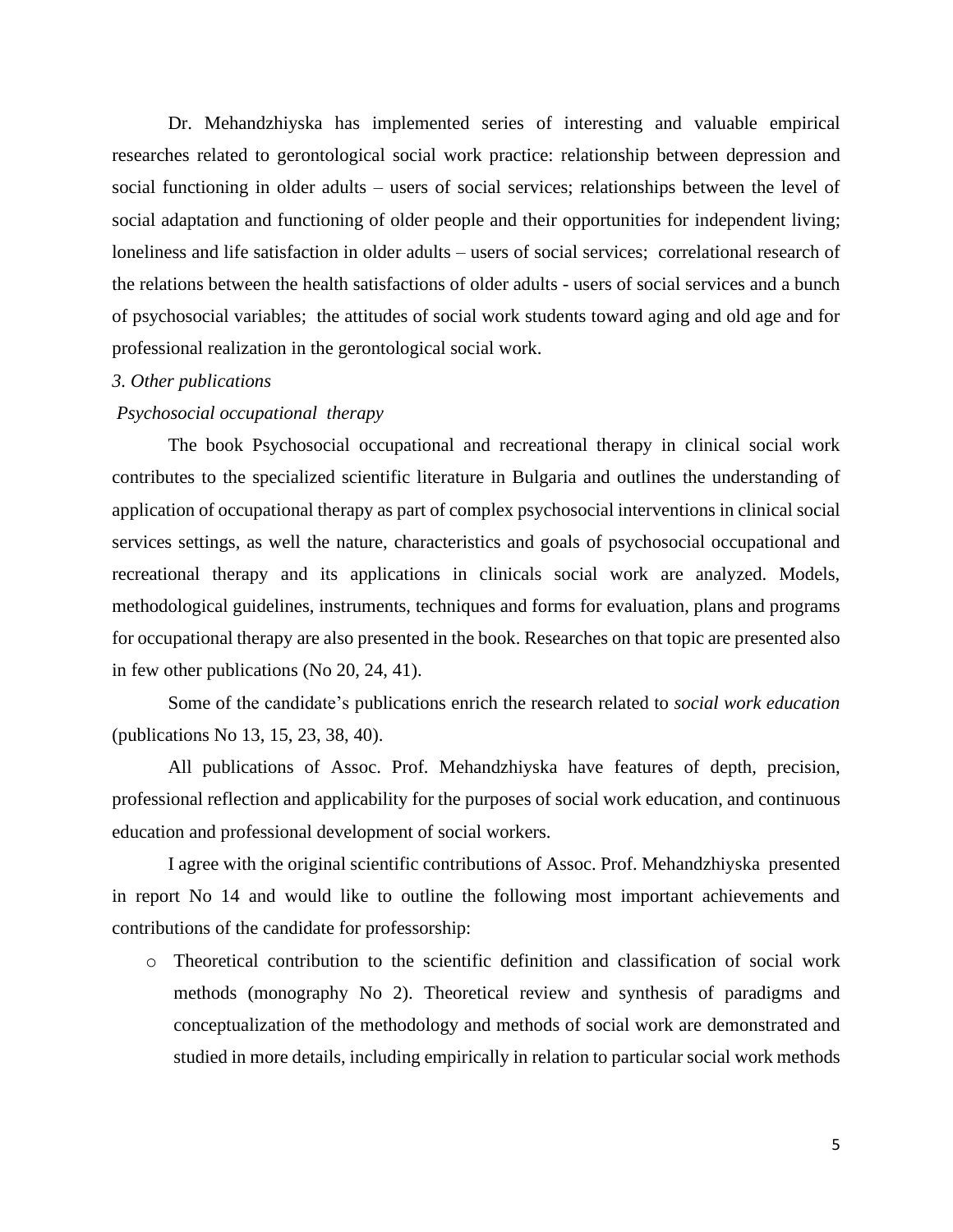and groups of clients – individual casework, families, people with mental disorders, third age people.

- o Theoretical input into the study of social work with individual clients. The presented monography under the same title contributes to the specialized scientific literature in Bulgaria as it achieves comprehensiveness and at the same time detailedness of the analysis and in-depth reflection on the topic.
- o Theoretical and practical input to the gerontological social work conceptualization, empirical research of methodological and practical projections of social work with older people which serve as a basis for constructing and testing numerous diagnostic instruments (publications No 10, 11, 27, 32) known and used by practitioners as well.
- o The book Psychosocial occupational and recreational therapy in clinical social work contributes to the scientific research on the topic in Bulgaria with theoretical systematization and methodological applicability of the proposed instruments.
- $\circ$  Justifying and constructing various methodologies for social work practice for individual planning (publication No 9), for home visits (publication No  $6$ ) – and also diagnostical instruments for older people in particular (publications No 10, 11, 27, 32), which social workers apply in their practice.
- o Contribution to social work education by developed and taught higher education course Gerontological social work, based on Dr. Mehandzhiyska's theoretical and empirical research and rich professional experience in supervision, consulting and testing methodological and diagnostical instruments.

o Significant achievement of the candidate for professorship is the balance and symbiosis between theoretical conceptualization of important areas of social work, and empirical research and reflection of her own professional experience – all fully integrated in her teaching and expertise.

## **Conclusion**

With all her publications and expertise Assoc. Prof. Ginka Mehandzhiyska is known as established scholar, researcher, and lecturer in social work with distinct input to Bulgarian scientific literature related to social work methods and gerontological social work. She contributed to creation and adaptation of various methodics and instruments for diagnostics and direct work